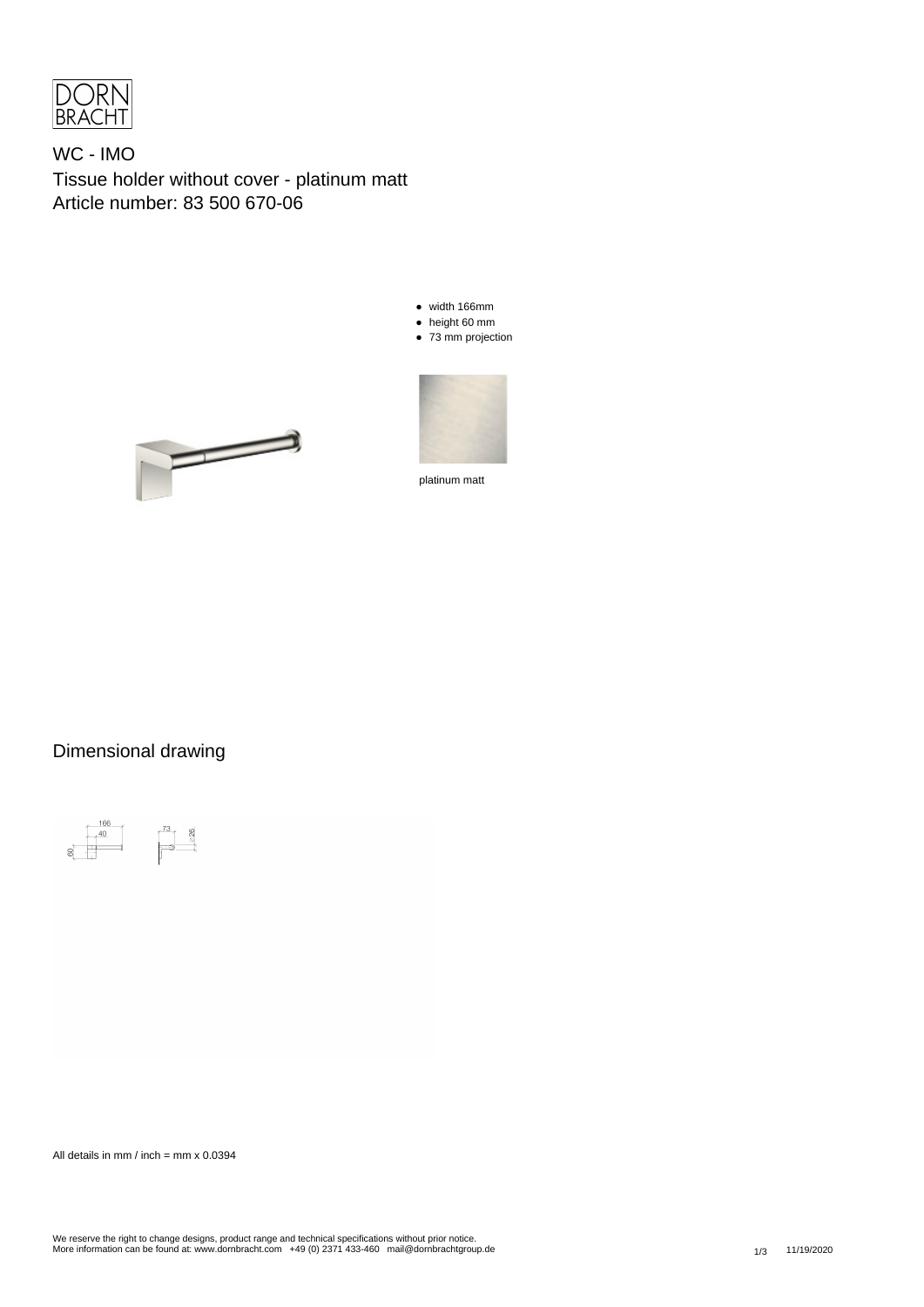

WC - IMO Tissue holder without cover - platinum matt Article number: 83 500 670-06